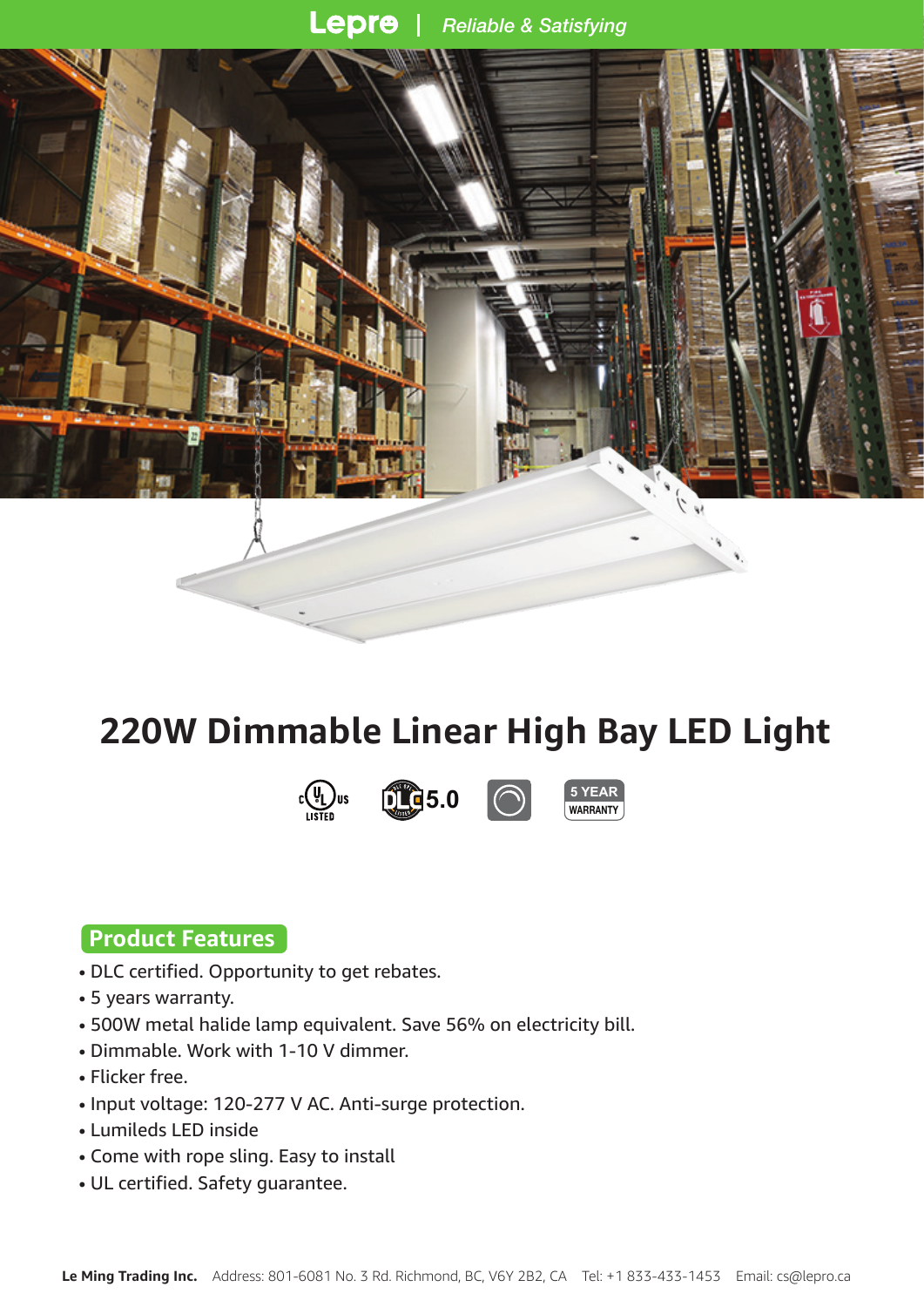### **Product Information**

| <b>SKU</b>                              | 350008-NW-US   | <b>EAN Code</b>     | 4894495032440 |  |  |
|-----------------------------------------|----------------|---------------------|---------------|--|--|
| Power Consumption (W)                   | 220            | Brightness (lm)     | 30000         |  |  |
| Metal Halide Equivalent(W)              | 500            | <b>LED Quantity</b> | 660           |  |  |
| Color Temperature (K)                   | 5000           | Dimmable            | $1 - 10V$     |  |  |
| <b>CRI</b>                              | >80            | Beam Angle (Degree) | 110           |  |  |
| Input Voltage (v)                       | 120-277V AC    | Frequency (hz)      | 50/60         |  |  |
| Power Factor                            | >0.9           | Lifespan (h)        | 50000         |  |  |
| Length (in)                             | 24.8           | Width (in)          | 14.17         |  |  |
| Height (in)                             | 1.89           | Net Weight (oz)     | 6.61          |  |  |
| Aluminum<br>Material                    |                | Waterproof          | No            |  |  |
| <b>IP20</b><br><b>Protection Rating</b> |                | Safety Rating       | UL            |  |  |
| Package Quantity                        | Pack of 1 Unit | Warranty            | 5 Years       |  |  |
| <b>Energy Rating</b>                    | <b>DLC</b>     |                     |               |  |  |

#### **Recommended 0-10 V Dimmer**

| <b>Brand</b>         | Lutron   | Leviton         | Legrand   |
|----------------------|----------|-----------------|-----------|
| Dimmer Type   0-10 V |          | $0 - 10V$       | $0 - 10V$ |
| Model                | NTSTV-DV | DS710-10Z/IP710 | RH4FBL3PW |

### **Product Dimensions**

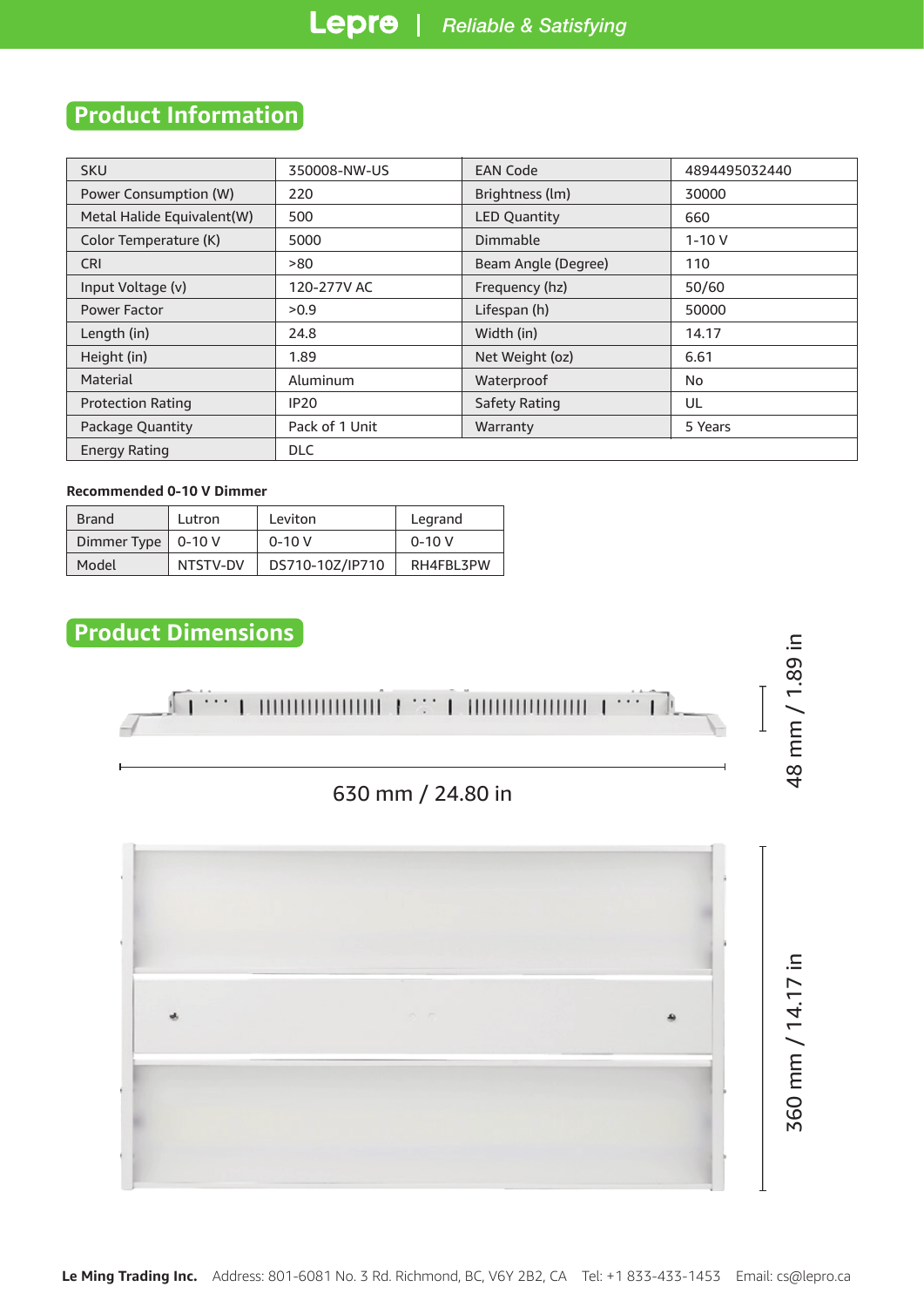### **Photometric Data Help Download IES**

### OUTDOOR PHOTOMETRIC REPORT

MANUFACTURER: Lepro SKU NO.: 350008-NW-US LAMP OUTPUT: 1 LAMP, RATED LUMENS/LAMP: 29528.5 MAX CANADELA: 11,291.3 AT HORIZONTAL: 270°, VERTICAL: 1° LUMINOUS OPENING: Point NEMA TYPE: 7 X 7

| <b>LUMENS PER ZONE</b> |         |
|------------------------|---------|
| LUMENS                 | % TOTAL |
| 1,066.0                | 3.6%    |
| 3,039.9                | 10.3%   |
| 4,552.2                | 15.4%   |
| 5,351.0                | 18.1%   |
| 5,321.5                | 18.0%   |
| 4,552.8                | 15.4%   |
| 3,282.3                | 11.1%   |
| 1,795.5                | 6.1%    |
| 455.6                  | 1.5%    |
|                        |         |

| <b>Polar Candela Distribution</b> |                                                                      |  |  |  |  |  |  |
|-----------------------------------|----------------------------------------------------------------------|--|--|--|--|--|--|
| 12,000                            | 180° 170° 160° 150°<br>$140^\circ$                                   |  |  |  |  |  |  |
| 10,000                            | $130^\circ$                                                          |  |  |  |  |  |  |
| 8,000                             |                                                                      |  |  |  |  |  |  |
| 6,000                             | $120^\circ$                                                          |  |  |  |  |  |  |
| 4,000                             | $110^\circ$                                                          |  |  |  |  |  |  |
| 2,000                             | 100°                                                                 |  |  |  |  |  |  |
| 0,00                              | $90^\circ$                                                           |  |  |  |  |  |  |
| 2,000                             | $80^\circ$                                                           |  |  |  |  |  |  |
| 4,000                             | $70^{\circ}$                                                         |  |  |  |  |  |  |
| 6,000                             | $60^\circ$                                                           |  |  |  |  |  |  |
| 8,000                             |                                                                      |  |  |  |  |  |  |
| 10,000                            | $50^\circ$                                                           |  |  |  |  |  |  |
| 12,000                            | VA: 0°<br>$10^{\circ}$<br>$20^{\circ}$<br>$30^\circ$<br>$40^{\circ}$ |  |  |  |  |  |  |
|                                   | $-0^\circ$ H<br>- 90° H                                              |  |  |  |  |  |  |



| ILLUIVIINANUL AI A DIJIANUL |                       |                   |                       |  |  |  |
|-----------------------------|-----------------------|-------------------|-----------------------|--|--|--|
|                             | <b>CENTER BEAM FC</b> | <b>BEAM WIDTH</b> |                       |  |  |  |
| 7 <sup>ft</sup>             | 230.12 fc             | $17.5$ ft         | $18.1$ ft             |  |  |  |
| 14 <sub>ft</sub>            | 57.53 fc              | 35.0 ft           | 36.2 ft               |  |  |  |
| 21 ft                       | $25.57$ fc            | 52.6 ft           | 54.3 ft               |  |  |  |
| 28 <sub>ft</sub>            | 14.38 fc              | $70.1$ ft         | 72.5 ft               |  |  |  |
| 35 ft                       | $9.20$ fc             | 87.6 ft           | 90.6 ft               |  |  |  |
| 42 ft                       | 6.39fc                | $105.1$ ft        | 108.7 $ft$            |  |  |  |
|                             | Vert. Spread: 102.7°  |                   | Horiz. Spread: 104.6° |  |  |  |

ILLUMINANCE AT A DISTANCE